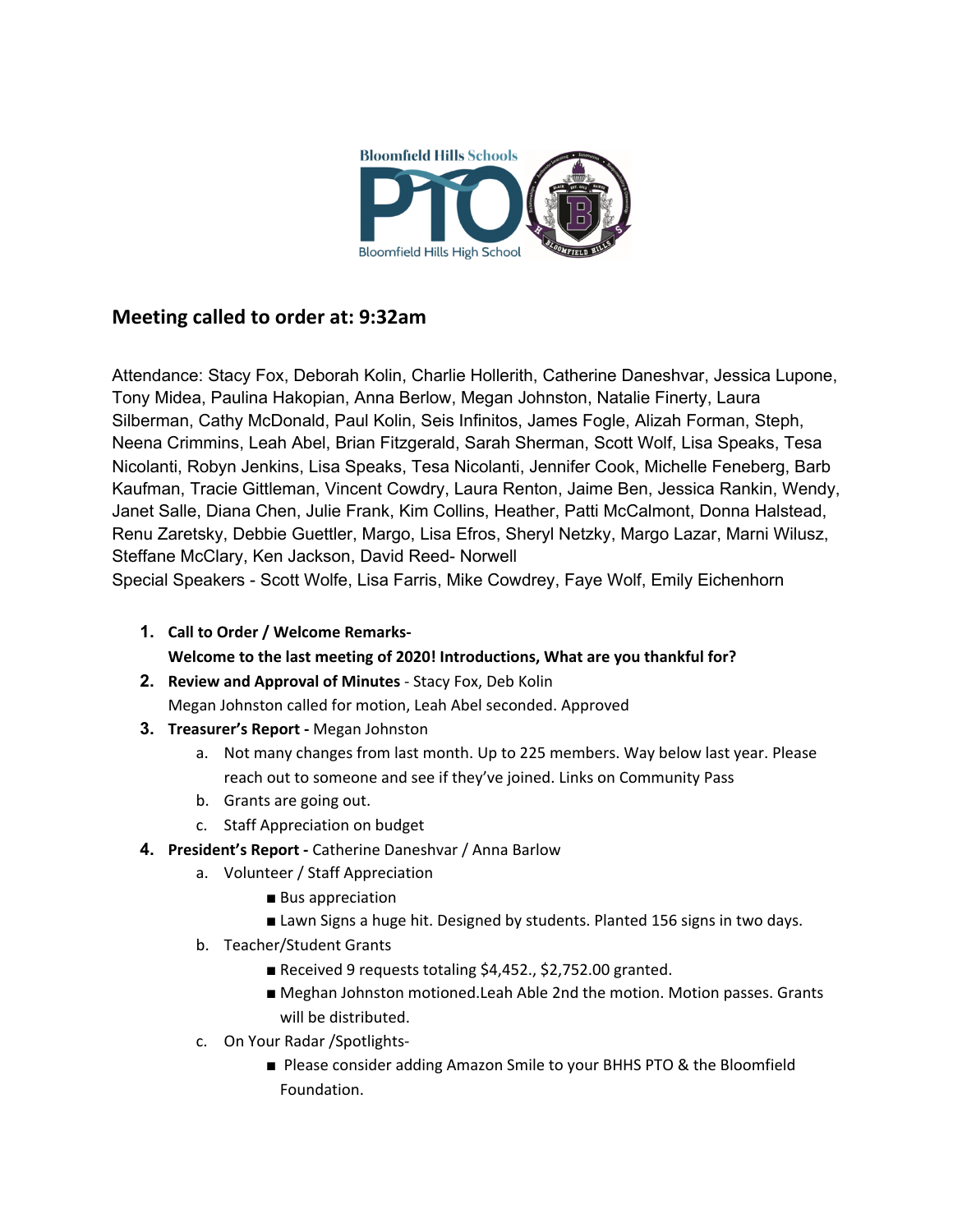- Seniors know your due dates! See slides.
- All other grades, please see individual slides
- d. Health and Wellness
	- Please keep in mind MI recommendations for health & safety.
	- There is an App that will tell you when you are close to someone that is positive.

# **5. Committee Reports / Guest Speakers**

- a. Make A Difference Day- Barb Kaufman/Laura Silberman
	- i. Tackling food insecurity in Oakland County. Did food porch deliveries.
	- ii. The last weekend is on hold due to Covid.
	- iii. Leadership did Blood Drive, went great! Best ever Porch pantry Food Drive for Light House. Signup and leave food on porch Nov.21.
- b. Multicultural Celebration Catherine
	- i. Leah Abel- Planning to use the football field on May 17 or June 2
	- ii. Please contact Leah if you would like to present
- c. Bloomfield Youth Assistance (BYA) Paul Kolin
	- i. Counselors are looking for student recognition award candidates
	- ii. Also looking for Adult award candidates
- d. Sports and Clubs Update Paul Kolin
	- i. Going great! Lots of PR's!
	- ii. DECA going fully virtual 61 participants
	- iii. Forensics auditions 11/30-12/3
	- iv. Model UN going virtual
- e. Social Media Natalie Finerty, Neena Crimmins
	- i. Working hard to answer all questions
	- ii. Make sure anyone you invite knows to answer the security questions
	- iii. Check the search to see if your question has already been answered.
- f. Global Education Team (GET)
	- i. Tackling racism.
	- ii. Please see links on the agenda
	- iii. Please consider joining the GET committee.
- g. Health and Wellness is important. Please see slides.
	- i. In January there will be GET seminars by Bill Boyle
- h. Parent Advisory Committee (PAC) Special Education
	- i. PAC parent meeting coming up. Please see their facebook page for more information.
- **6. PTO Contact / Membership / MeetingsPrincipal's Report -** Charlie Hollerith
	- i. Virtual conferences went well
	- ii. Covid Metric Review this week
	- iii. New MDHHS orders- High Schools are closed to students. Clubs are virtual.
- **7. Distance Learning** Charlie Hollerith
	- a. COVID Updates Cathy McDonald
		- i. Cathy will be presenting at the next PTO meeting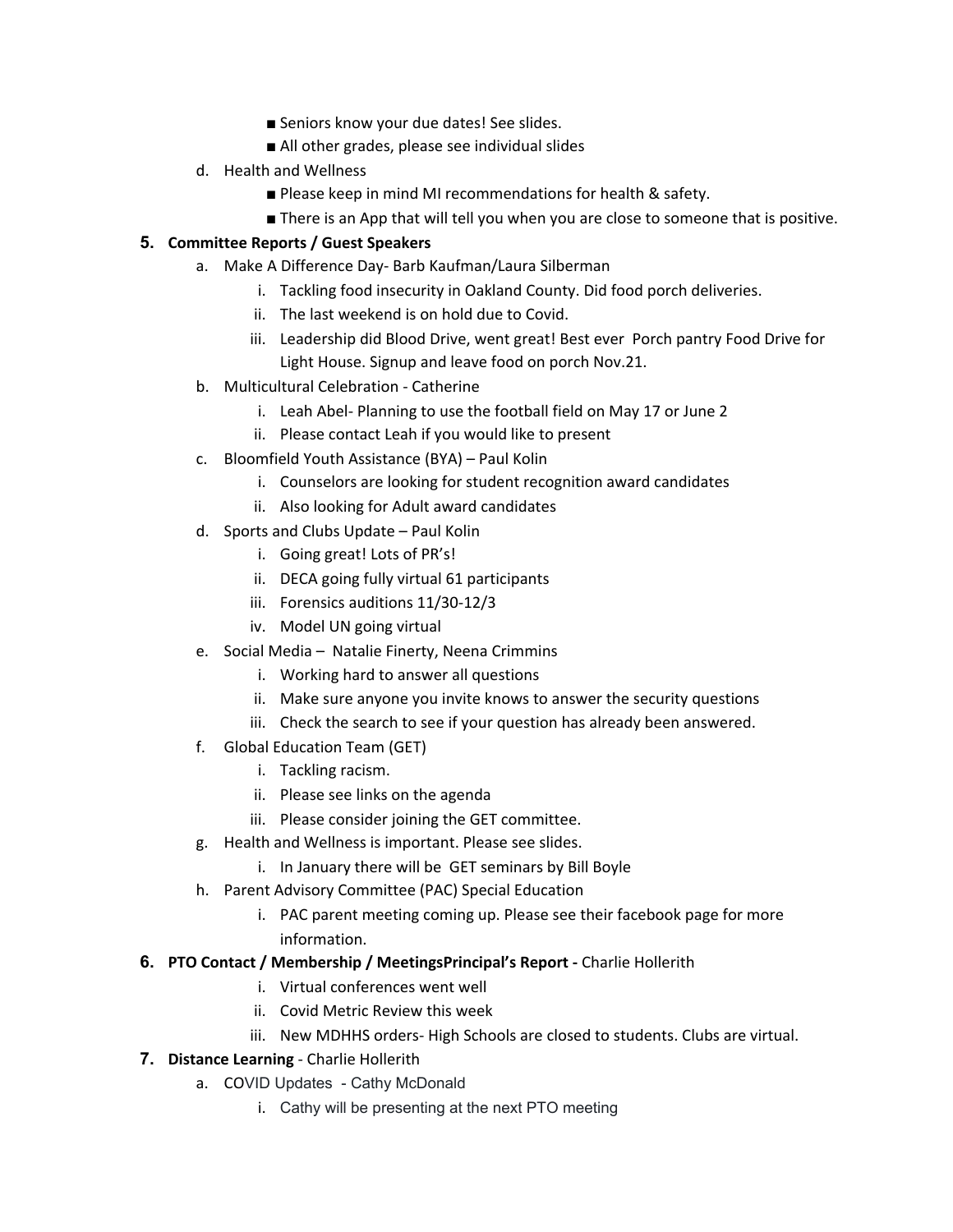- ii. COVID cases will still be reported so close contacts can be traced.
- iii. Please report cases and absences
- iv. All in person activities are suspended for three weeks
- b. Sports Update -.Mike Cowdrey
	- i. Sports went well this fall despite COVID
	- ii. Students appreciate sports/ competition
	- iii. All winter sports are on hold for the next three weeks
- c. Student Equity Council- Jessica Lupone
	- i. Meeting with students to pass Resolution for Racism
	- ii. Creating guide for teachers and students.
	- d. BHHS Pathways- David Reed-Norwall- deferred to next meeting
- **8. College Panel** for Student Specialites Discussion
	- a. Scott Wolf college application information. Auditions. Need extra lessons to have your ability evaluated? See Scott Wolf
	- b. Jim Fogel- Thanked parents for their input. Most schools have gone test optional. See included link at the bottom of minutes. You can come pick up college planning guides. Or see the pdf link at the bottom of the page.
	- c. Faith Wolf-Music auditions are Jan-March. Private lessons with schools & join outside orchestras/bands in addition to BHHS school program.
	- d. Debbie Guettler- Discussed committing to school for sports
	- e. Lisa Farris International School Choices, look at international schools. Many English speaking schools.
	- f. Tony Midea- Thousands are staying home and doing community colleges for a year. Transferring to university after a year is acceptable. Gap years are much more common now. College landscapes are changing quickly.
	- g. Brian Fitzgerald-Meeting with Juniors about college choices. Choosing the right college for yourself. Meetings for Juniors start this Wednesday. Students will get a google meet link.
	- h. Barb Kaufman- Academics, create a positive environment when choosing a school. There are places for everyone.
	- i. Natalie Finerty Interested in art schools? Use teachers as mentors. Start portfolio Junior year. Check your schools admission processes/deadlines
	- j. Emily Eichenhorn- Musical Theater admission information

# **9. Old Business/New Business None**

# **Meeting adjourned: 11:34am**

# **See important dates below.**